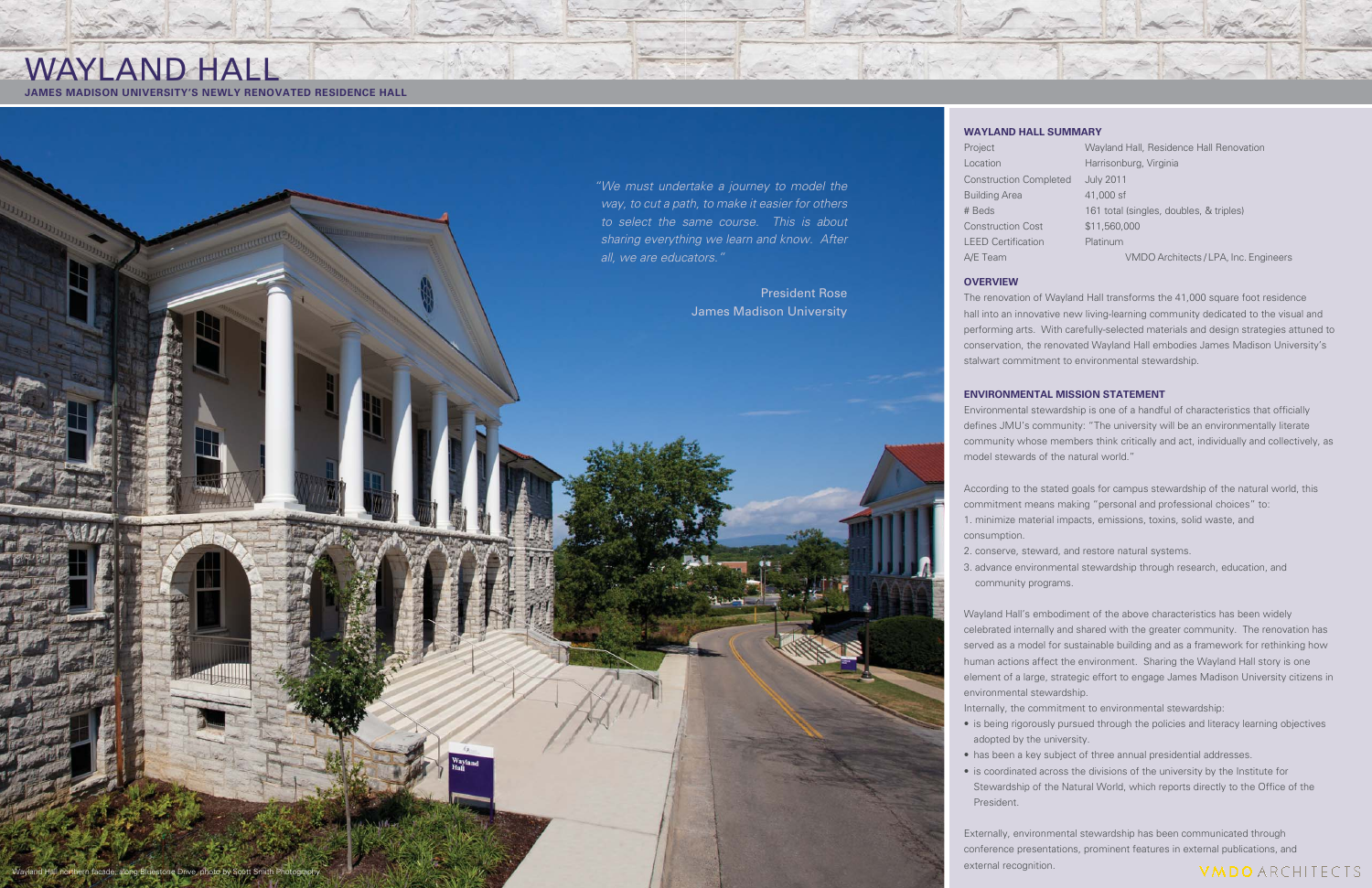### **SUSTAINABLE DESIGN**

The renovation strategy at James Madison University's Wayland Residence Hall pursues the highest levels of sustainable design. The renovation ties innovative design strategies such as ground source heat exchange and rainwater harvesting to the university's standard building systems.

**Energy Conservation** efforts are projected to save the University over 4.2 million kBTUs annually, enough energy to provide electricity to 105 homes for one year. It also represents a reduction in the equivalent carbon dioxide released to the atmosphere by approximately 839 metric tons (according to the EPA's Greenhouse Gas Equivalencies Calculator). Strategies for achieving these savings include:

- 10,000 Gallon cistern used for toilet-flushing fed by rainwater and condensate recovery, expected to collect 300,000 gallons of water each year
- 1.5 gpm shower heads, dual-flush toilets, and pint-flush urinals
- Low-flow lavatories and sinks
- Irrigation-free plantings

**Material Conservation** strategies are showcased through the finishes selected for student bedrooms. The wall paneling provides a warmth to the room and displays the textured surface of wheatboard (a material that can be re-generated quickly through natural processes) and the smooth finish of wood paneling (created from the bedroom doors used in Wayland Hall prior to the renovation). These efforts contribute to material conservation strategies throughout the building - 21% of the renovation materials from recycled sources, 6% are from rapidly renewable sources, 53% of the wood is certified by the Forest Stewardship Council. In the renovation process, 1,306 tons of waste (96% of total construction waste) was diverted from landfill for recycling.

- Reduced lighting power densities
- Reduced domestic hot water use
- Ground source heat exchange for heating and cooling
- Ground source system tied to domestic hot water
- Variable speed pumping for the geo-thermal system
- Ventilation air energy recovery
- R-16 spray applied insulation on the roof deck
- $\bullet$  1  $\frac{1}{2}$ " 2" inches average insulation on the exterior wall
- Low-E glazing
- Shower drain heat recovery
- Demand control ventilation in public spaces

**Water Conservation** efforts are designed to minimize reliance on treated, potable water for non-drinking uses. Conservation strategies are expected to save .5 million gallons annually - almost enough water to fill an Olympic-sized swimming pool. Savings are achieved through:

- 1. **Insulation** added at roof and exterior walls
- 2. **Heat Recovery Unit** captures heat from exhaust air
- 3. **Window Sensors** cuts off heating & cooling when windows are open
- 4. **Rainwater and Condensate Collection** collects rainwater and condensate for toilet-flushing
- 5. **Domestic Hot Water Unit** utilizes ground-source heat exchange to pre-heat hot water
- 6. **Ground Source Heat Pump**
- 7. **Drain-water Heat Recovery** captures heat from used shower water
- 8. **Rainwater Filter** cleans rainwater for toilet flushing
- 9. **Below-ground Cistern**  stores 10,000 gallons of water for later use
- 10. **Ground-source Wellfield** uses the earth to store and release heat for the heating & cooling system



## WAYLAND HALL

**JAMES MADISON UNIVERSITY'S NEWLY RENOVATED RESIDENCE HALL**





**VMDO** ARCHITECTS

### **SUSTAINABLE DESIGN FEATURES**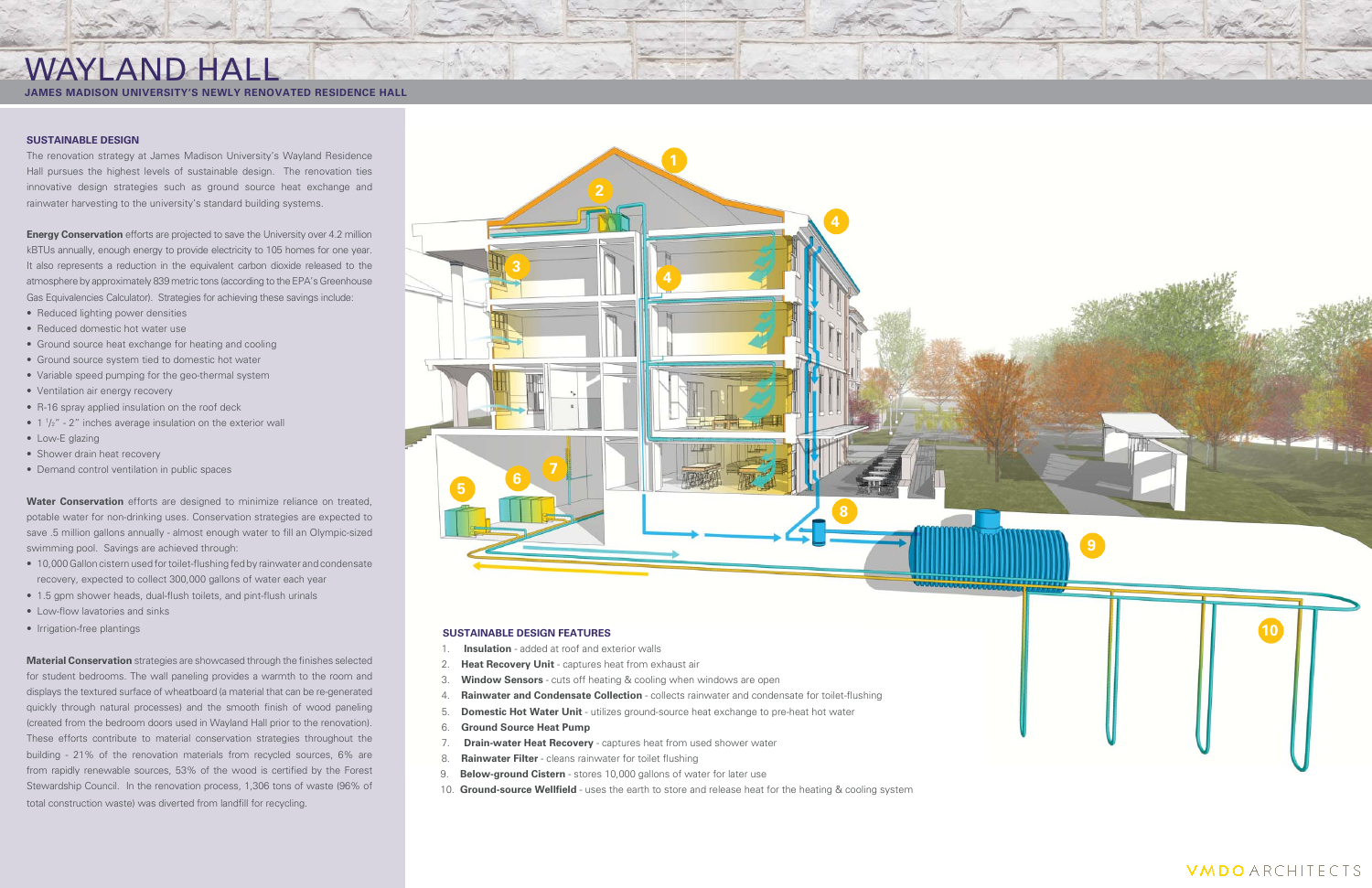### **SUSTAINABLE SITE DESIGN**

Whereas many renovations are limited to a building's interior, the Wayland Hall project addressed site design as a major component. A series of terraces, pathways, and native plantings replace 23 parking spaces to the building's immediate south. These new features establish a connection between key interior spaces and the outdoors, creating attractive places for students to relax and interact outdoors.

In addition to creating appealing spaces for students, the site includes the following:

- **Minimizing Stormwater Quantity** By collecting stormwater from the roof and eliminating a 7,800 sf parking lot, the amount of stormwater entering storm sewers is reduced by 30.7%. This diverts 5200 gallons of water (enough to fill 132 bathtubs) from the storm sewers in a 2-year 24 hour storm event.
- **Maximizing the Quality of Stormwater** A new biofiltration basin to the building's immediate west treats stormwater on site, removing 80% of the total suspended solids (TSS) and improving the quality of water returned to the local watershed.
- **Encouraging Alternative Transportation** with covered bike racks for 30 bicycles, minimizing the number of vehicles in the campus center
- **Preserving an open space** for the campus that is double the size of the building's footprint.
- **Providing native and adaptive native plantings** that provide wildlife habitat and do not require irrigation.

# WAYLAND HALL



### **JAMES MADISON UNIVERSITY'S NEWLY RENOVATED RESIDENCE HALL**





### **INDOOR ENVIRONMENTAL QUALITY**

Students spend far more time in their residence halls than any other building on campus. Therefore, efforts to provide a healthy, comfortable indoor environment are especially important here and include:

- Thermostats to provide temperature control to individual bedrooms
- Low-emitting materials that minimize exposure to Volatile Organic Compounds and eliminate ureaformaldehyde
- Green housekeeping practices
- "Smart" building controls that turn off the heat & air conditioning when the windows are open, providing access to fresh air year-round
- Stringent construction management plan to protect HVAC equipment, provide pollutant source control, and provide high housekeeping standards
- Verified indoor quality prior to occupancy with extensive testing throughout the building of formaldehyde, VOCs, particulates, carbon monoxide, and temperature